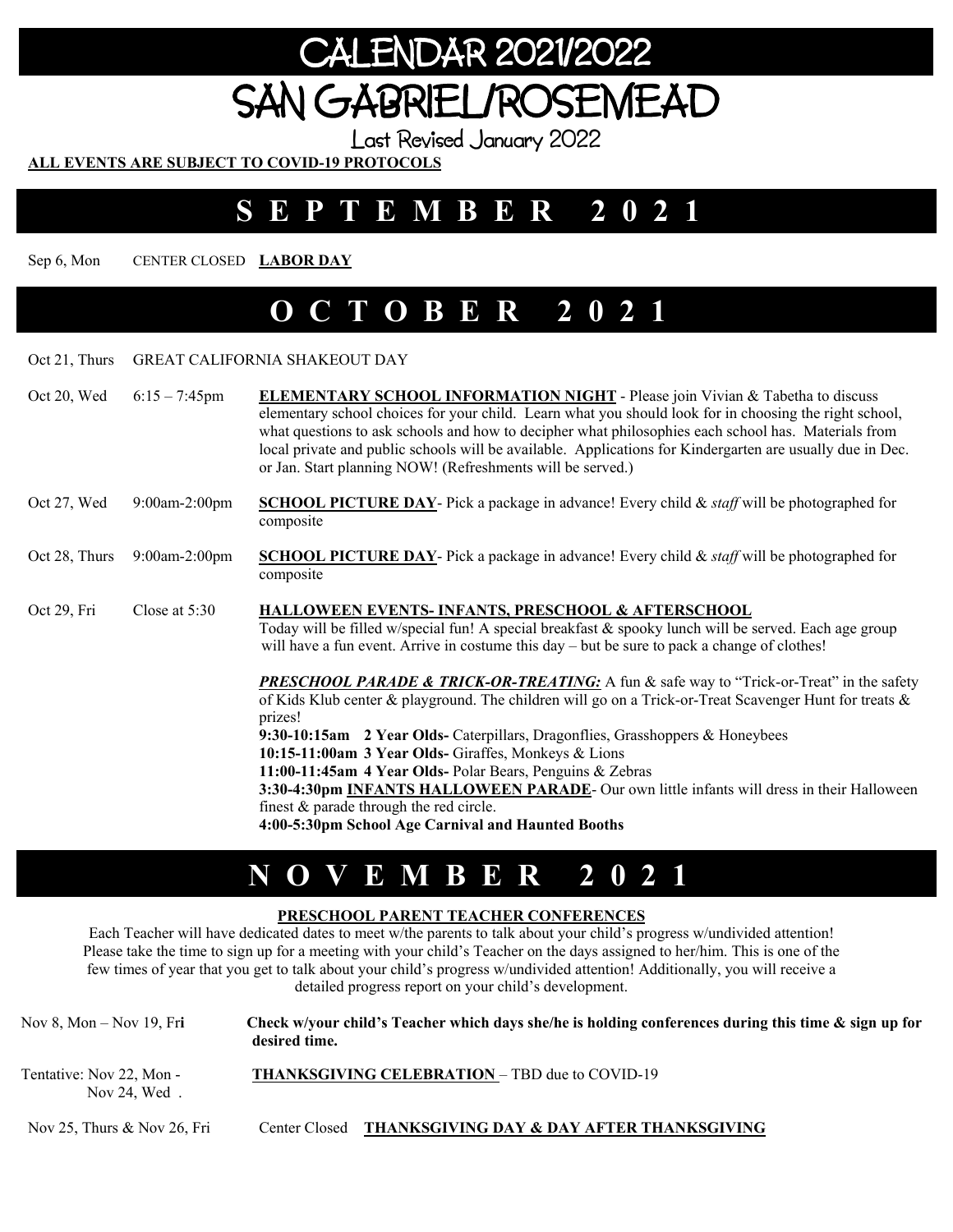### **DECEMBER 2021**

| <b>TBD</b>                      |                                | KIDS KLUB 26 <sup>TH</sup> ANNUAL HOLIDAY SHOWS - TBD due to COVID-19                                                                                                                                                                                                                                           |
|---------------------------------|--------------------------------|-----------------------------------------------------------------------------------------------------------------------------------------------------------------------------------------------------------------------------------------------------------------------------------------------------------------|
| Dec 14, Tues                    | $8:30-9:00am$                  | <b>MEET &amp; GREET (HIGHLY RECOMMENDED) - 2 YEAR OLDS:</b> This brief meeting is for parents<br>whose children are transitioning into our 2 year old classes in January. Parents will have the opportunity to<br>meet with their child's new teachers, learn about any changes in schedule $\&$ ask questions. |
| Dec 15, Wed                     | $8:30-9:00am$                  | <b>MEET &amp; GREET (HIGHLY RECOMMENDED) - 3 YEAR OLDS:</b> This brief meeting is for parents<br>whose children are transitioning into our 3 year old classes in January. Parents will have the opportunity to<br>meet with their child's new teachers, learn about any changes in schedule & ask questions.    |
| Dec 16, Thurs                   | $8:30-9:00am$                  | <b>MEET &amp; GREET (HIGHLY RECOMMENDED) - ZEBRAS:</b> This brief meeting is for parents whose<br>children are transitioning into our Zebra class in January. Parents will have the opportunity to meet with<br>their child's new teachers, learn about any changes in schedule $\&$ ask questions.             |
| Dec $20$ , Mon – Dec $31$ , Fri |                                | <b>SCHOOL AGE WINTER CAMP</b> – Kids Klub has the BEST WINTER CAMP IN TOWN. Winter<br>Camp is filled with fun activities both on-site and off! Details to follow!!                                                                                                                                              |
| Dec 24, Fri<br>Dec 27, Mon      | Center Closed<br>Center Closed | <b>CHRISTMAS HOLIDAY-</b> Kids Klub will be closed in observance of the Christmas Holiday<br><b>CHRISTMAS HOLIDAY-</b> Kids Klub will be closed in observance of the Christmas Holiday                                                                                                                          |
| Dec 31, Fri                     | Center Closed                  | <b>NEW YEARS HOLIDAY-</b> Kids Klub will be closed in observance of the New Years Holiday                                                                                                                                                                                                                       |

### **JANUARY 2022**

| Jan 3, Mon  | Center Closed                                | <b>NEW YEARS HOLIDAY-</b> Kids Klub will be closed in observance of the New Years Holiday |
|-------------|----------------------------------------------|-------------------------------------------------------------------------------------------|
| Jan 4, Tues |                                              | KIDS KLUB PAJAMA & MOVIE DAY! How fun! Everyone gets to wear their jammies to school!     |
| Jan 4, Tues | Evening/Weekend Program re-opens at Pasadena |                                                                                           |

- Jan 10, Mon SUMMER CAMP BROCHURE DUE
- Jan 17, Mon Center Closed **MARTIN LUTHER KING DAY**

### **FEBRUARY 2022**

Jan 31, Mon - Feb 4, Fri **INTERNATIONAL CELEBRATION WEEK-** Kids Klub will spend this week in celebration of diverse cultures around the world. Children will have the opportunity to celebrate their culture & others.

Feb 14, Mon **VALENTINE'S DAY EXCHANGE & PARTY FOR THE CHILDREN** (see your child's teacher for details!)

Feb 21, Mon Center Closed **PRESIDENT'S DAY** 

# **MARCH 2022**

Mar 1, Tues OPEN ENROLLMENT FOR FALL 2022 BEFORE/AFTER SCHOOL PROGRAMS

#### Mar 4, Fri **HOPPY AND FRIENDS' OLYMPICS (KIDS KLUB'S MAJOR FUNRAISER OF THE YEAR)**

Get ready for this year's fun & exciting fundraiser! Participating children are sponsored by their families & friends to raise funds for the Kids Klub Children's Charities. All children in attendance will participate in some wacky & wild Olympic events and receive winning medals! This fundraising event is tremendously fun for kids & teachers alike!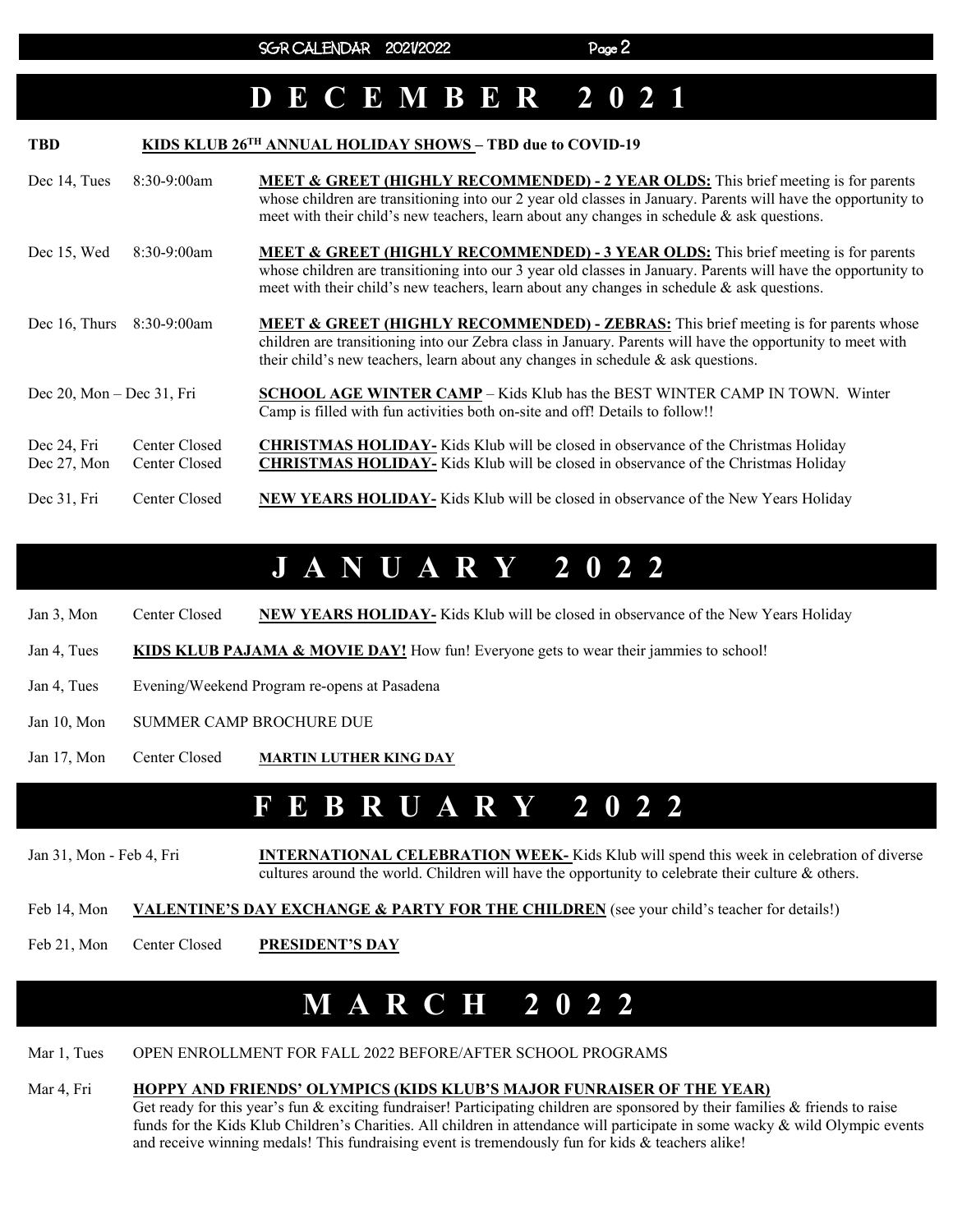#### SGR CALENDAR 2021/2022 Page 3

Mar 8, Tues & Mar 9, Wed 9:00am-noon PRE-K CAP & GOWN GRADUATION PHOTOS- Professional photographs will be taken of your little graduate in a cap & gown. Make sure to bring your child on one of these days at the scheduled times.

Mar 24, Thurs Center close 5:30pm **STAFF MEETING** 

#### Mar 30, Wed **SUMMER CAMP- EARLY BIRD DISCOUNT**

### **APRIL 2022**

| April 4, Mon – April 8, Fri    | <b>SCHOOL AGE SPRING CAMP-</b> Hop on in to our fun-filled spring break camp! There will be lots of<br>activities & fieldtrips along w/drop off care available. Detailed brochure to follow.                                                                                                                                                                                                                                                                   |
|--------------------------------|----------------------------------------------------------------------------------------------------------------------------------------------------------------------------------------------------------------------------------------------------------------------------------------------------------------------------------------------------------------------------------------------------------------------------------------------------------------|
| April 4, Mon – April 8, Fri    | NAEYC WEEK OF THE YOUNG CHILD CELEBRATION & CHILDREN'S ART MUSEUM-<br>This is Kids Klub's weeklong celebration honoring young children. We will embrace this week with a<br>children's art museum showcasing your child's artistic creations!                                                                                                                                                                                                                  |
| April 6, Wed<br>$6:00-7:00$ pm | <b>PRESCHOOL OPEN HOUSE:</b> Coinciding w/ Week of the Young Child is our Preschool Open House.<br>This is a terrific family event! We encourage you $\&$ your extended family, grandparents, aunts, uncles,<br>etc. to visit Kids Klub's Open House w/your child & take a tour of the school, their classroom & our<br>museum. This is a great way to honor our children $\&$ gives them a tremendous sense of pride as they show<br>you around their school. |

#### **PRESCHOOL PARENT TEACHER CONFERENCES**

Each Teacher will have dedicated dates to meet w/the parents to talk about your child's progress w/undivided attention! Please take the time to sign up for a meeting with your child's Teacher on the days assigned to her/him. This is one of the few times of year that you get to talk about your child's progress w/undivided attention! Additionally, you will receive a detailed progress report on your child's development.

- **Apr 4-8 Check w/your child's Teacher which days she/he is holding conferences during this time & sign up for desired time.**
- April 15, Fri PRESCHOOL SPRING EGG HUNT- See flyer for class times (Special Visitor is coming!)
- April 22, Fri EARTH DAY

# **MAY 2022**

|  | May 4, Wed 9:00am-12:00pm HEARING SCREENING SERVICES-THE HEAR CENTER PASADENA                               |
|--|-------------------------------------------------------------------------------------------------------------|
|  | We are always grateful to welcome the Hear Center! The Hear Center works in collaboration w/schools in      |
|  | our community to identify students who are at risk of hearing problems. This service is free of charge $\&$ |
|  | finished students screening reports are given on the same day.                                              |

#### **MOTHER'S DAY EVENTS**

| May 6, Fri                   | 8:15am-9:30am    | 2 Year Olds Breakfast - Caterpillars, Dragonflies, Grasshoppers & Honeybees<br>You are invited to a special breakfast in your honor.                                                                                                |
|------------------------------|------------------|-------------------------------------------------------------------------------------------------------------------------------------------------------------------------------------------------------------------------------------|
|                              |                  | 11:00am-12:15pm 3 Year Olds Luncheon- Giraffes, Monkeys & Lions<br>You are invited to a special luncheon in your honor.                                                                                                             |
|                              |                  | 12:30pm-1:45pm 4 Year Olds Luncheon- Zebras, Penguins & Polar Bears                                                                                                                                                                 |
|                              | $3:30$ pm-4:45pm | You are invited to a special luncheon in your honor.<br><b>Infants Afternoon Tea- Guppies &amp; Turtles</b>                                                                                                                         |
| May 9, Mon - May 13, Fri     |                  | You are invited to a special afternoon tea in your honor.<br><b>TEACHER APPRECIATION WEEK</b>                                                                                                                                       |
| May 19, Thurs $6:30-7:30$ pm |                  | <b>SCHOOL AGE SUMMER CAMP PARENT ORIENTATION &amp; OPEN HOUSE</b><br>This is a great opportunity for parents $\&$ campers to come meet the camp counselors $\&$ see what is in store<br>for a sun & fun-filled summer at Kids Klub! |

May 30, Mon Center Closed **MEMORIAL DAY**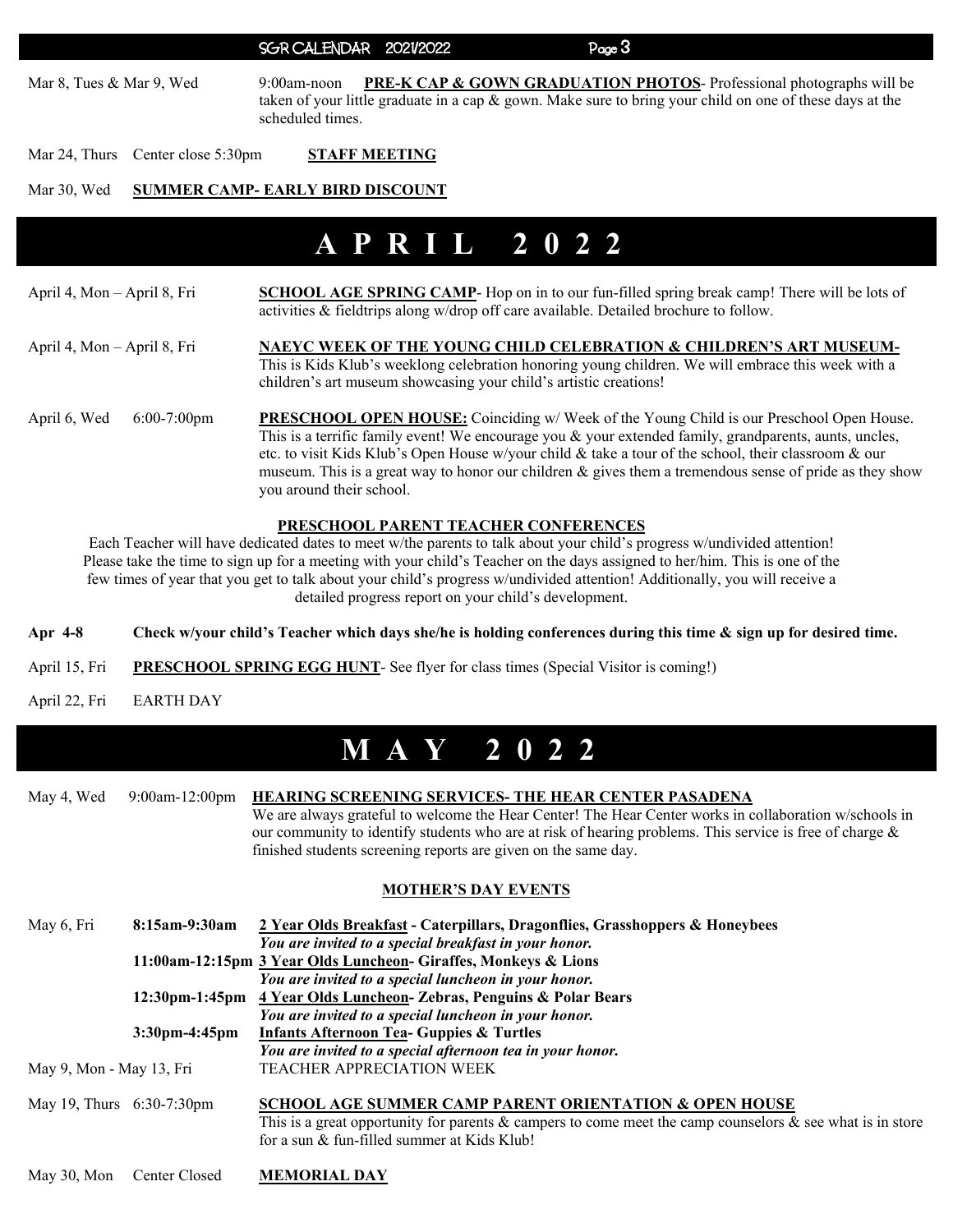#### May 31, Tues ALL SUMMER CAMP MONEY DUE IN FULL

# **JUNE 2022**

Jun 4, Sat **KIDS KLUB'S 26TH ANNUAL PRE-KINDERGARTEN GRADUATION** (at Kids Klub South Pasadena) - Your heart will be filled w/pride as you watch your child go through the graduation ceremonies. These little graduates will knock your socks off! Don't forget your cameras! A cake reception will be held after the ceremony. Times to be announced.

#### Jun 6, Mon **SCHOOL AGE SUMMER CAMP BEGINS**

- Jun 7, Tues 8:30-9:00am **MEET & GREET (HIGHLY RECOMMENDED) 2 YEAR OLDS:** This brief meeting is for parents whose children are transitioning into our 2 year old classes in June. Parents will have the opportunity to meet with their child's new teachers, learn about any changes in schedule  $\&$  ask questions.
- Jun 8, Wed 8:30-9:00am **MEET & GREET (HIGHLY RECOMMENDED) 3 YEAR OLDS:** This brief meeting is for parents whose children are transitioning into our 3 year old classes in June. Parents will have the opportunity to meet with their child's new teachers, learn about any changes in schedule & ask questions.

Jun 9, Thurs 8:30-9:00am **MEET & GREET (HIGHLY RECOMMENDED) – ZEBRAS:** This brief meeting is for parents whose children are transitioning into our Zebras class in June. Parents will have the opportunity to meet with their child's new teachers, learn about any changes in schedule  $\&$  ask questions.

Jun 13, Mon **SUMMER CAMP STARTS!**- Now our Zebras, Penguins, and Polar Bears have officially graduated, but there is still a lot to learn over the summer months! The Pre-K students will still be working on their academics, reading, math & writing skills to be sure they are prepared to start Kindergarten in the fall. We also add in some educational visitors & field trips, a little water & ice cream! Who says learning in the summer can't be fun, too?!

#### **FATHER'S DAY EVENTS**

|  | June 16, Thurs 8:15am-9:30am | 2 Year Olds Breakfast- Caterpillars, Dragonflies, Grasshoppers & Honeybees |
|--|------------------------------|----------------------------------------------------------------------------|
|  |                              | You are invited to a special breakfast in your honor.                      |
|  |                              | 11:00am-12:15pm 3 Year Olds Luncheon- Giraffes, Monkeys & Lions            |
|  |                              | You are invited to a special luncheon in your honor.                       |
|  |                              | 12:30pm-1:45pm 4 Year Olds Luncheon- Zebras, Penguins & Polar Bears        |
|  |                              | You are invited to a special luncheon in your honor.                       |
|  | $3:30$ pm-4:45pm             | <b>Infants "Hoppy Hour"- Guppies &amp; Turtles</b>                         |
|  |                              | You are invited to a special afternoon "Hoppy Hour" in your honor.         |

### **JULY 2022**

Jul 4, Mon Center Closed **INDEPENDENCE DAY CLOSURE** 

# **A U G U S T 2 0 2 2**

Aug 2, Tues 6:30-7:30pm SCHOOL AGE BEFORE/AFTER SCHOOL CARE PARENT ORIENTATION Aug 4, Thurs 6:30-7:30pm **PARENT ORIENTATION SCHOOL AGE** (MANDATORY FOR FIRST TIME SCHOOL AGE FAMILIES): This brief meeting is for parents whose children are starting in our School Age Program in September. Parents will have the opportunity to meet with their child's new teachers, learn about any changes in schedule  $\&$ ask questions.

Aug 16, Tues 8:30-9:00am **MEET & GREET (HIGHLY RECOMMENDED) - 2 YEAR OLDS:** This brief meeting is for parents whose children are transitioning into our 2 year old classes in September. Parents will have the opportunity to meet with their child's new teachers, learn about any changes in schedule  $\&$  ask questions.